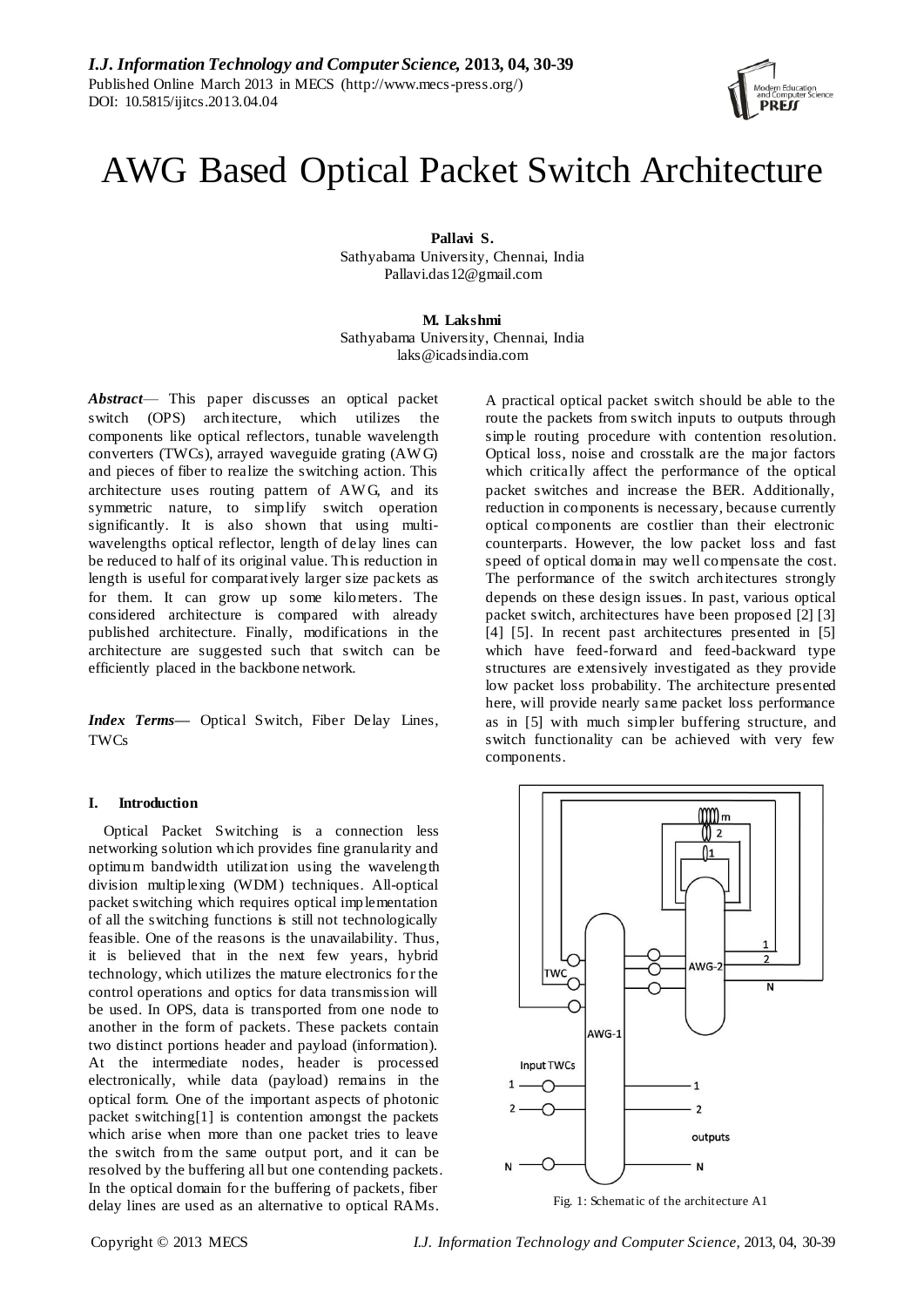

Fig. 2: Schematic of the architecture A2

This paper is organized as follows; in section II related work is presented. In section, III switch architecture is detailed. In section IV, comparative study with earlier architecture is presented. The placement of the switch in the network is detailed in section V. The major conclusions of the paper, is presented in section VI.

## **II. Related Work**

In general optical network is composed of core and client network as shown in Fig. 3. The information generated in the client network is aggregated at the boundary of the optical cloud, via edge router. The backbone network is optical in nature, and optical router, route the packets in the optical domain. The design of the optical router is very important, and they are also known as optical packet switches. In this section, an overview of different optical switches is presented.



Fig. 3: Overlay structure of the network

## **2.1 Switch Architecture**

Different photonic packet switch architectures have been proposed and demonstrated in past all these architectures use photonic means to perform packet buffering and routing; electronics plays the important role in functions such as, address processing, routing and buffering control.

Optical packet switch architectures in the broad sense can be classified into three categories such as.

- 1) Wavelength routed photonic packet switch
- 2) Broad-cast and select type switch
- 3) (AWG) / Space switch based packet switch

## *2.1.1 Wavelength Routed Photonic Packet Switch*

In this class of switches, wavelength coding is used for buffering and routing of packets. The switch consists of three functional blocks: a packet encoder block, a buffering block and packet demultiplexer block. The encoder block, encode the wavelengths of the incoming packets, buffering block buffer the encoded packets, if necessary and demultiplexer block, separate the packets and direct them to the appropriate output ports.

## *2.1.2 Broad-Cast and Select Type Switch*

In this approach, at the input of the switch all the information is multiplexed by a star coupler, and distributed to all the output. Each receiver selects a particular packet only. Both TDM and WDM can be applied in these switches.

In this category, contending packets are stored in fiber delay lines using WDM technology. The various loop buffer based architectures are proposed [6-15]. All of them have their advantages and disadvantages and well described in their respective references. The first loop buffer based architecture is proposed by Bendelli [6]. This architecture requires a very large number of components for buffering; effectively Semiconductor Optical Amplifier (SOA) scales linearly with required number of buffer wavelengths, and also the size of the Demux and Mux have to be increased proportionally. Thus physical loss of the architecture is very large. Same problems are also associated with other architectures [7] [8]. The architecture proposed by Choa [9], have similar buffer structure, and in this architecture direct packets which require no delay also pass through the buffer Demux. Thus scaling is more critical in this architecture.

## *2.1.3 AWG/Space Switch Based Architectures*

The third class of architecture uses AWG as a router. The insertion loss of the AWG router is very less as compared to splitter and combiner. Thus using AWG comparatively large number of users can be accommodated. The various AWG/ Space switch based architectures are proposed [1] [2] [5] [16] [17] [18] [19]. In broad sense these architecture performs better than the re-circulating type loop buffer architecture.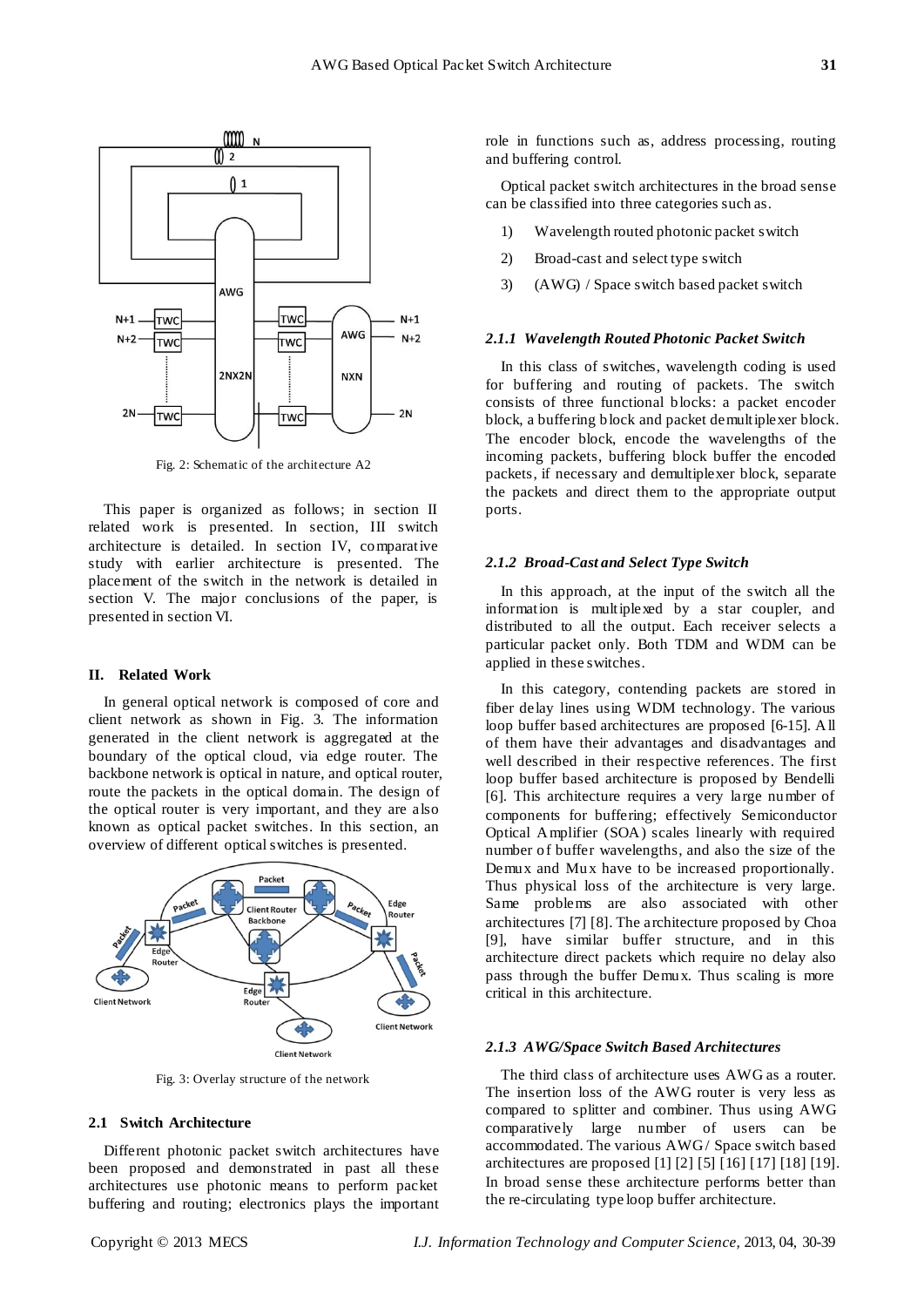In this paper an AWG based optical packet switch architecture is considered and it comparison is made in terms of packet loss probability and optical cost.

### **III. Architectures Description**

The architecture presented in [5] which has feedback architecture (A1) shown in Fig. 1 require two AW Gs. It uses shared feedback delay lines to buffer the contended packets.



Fig. 4: Structure of type-2 module

First, input packets are converted to the appropriate wavelengths and the contended packets are routed to the re-circulating loops for buffering while the straightthrough packets are routed to switch outputs. The switch consist of *N* modules one for each output port and for a tagged output at maximum m packets can be stored. Hence, in all the modules at maximum *N* packets can have same delay varying from 1 to *m* slots and in all the modules *mN* number of packets can be stored. The architecture can be simplified by proper re-structuring. In the architecture  $A2$ , (Fig. 2) the upper N ports of the AWG router (scheduling section) ranging from 1 to N connect to N buffer modules. The lower ports (*N*+1 to 2*N*) of the AWG acts as actual inputs/outputs port of the switch which is equipped with TW Cs and tune the wavelengths of the incoming packets as per the desired output ports. Suppose a packet arrives at the input *i* and destined for output *j*, and requires a delay of *K* slots. Then packet has to be pushed towards module *K* connected to the  $K^{th}$  port of the AWG. AWG is a cyclic wavelength router. The packet entering at the input port  $i$  can be routed to the output port  $K$  of the AWG by

following the routing pattern of AWG,  
\n
$$
\lambda(i,k) = \kappa_i
$$
\n
$$
l = [1 + (i + k - 2) \mod N]
$$
\n(1)

after the delay of *K* slots packet will again appear at input of the scheduling AWG and get routed to output *i* 

of the AW G due to its symmetric nature and packet can be directed to the appropriate output (*j*) by tuning the wavelength through TWC in the switching section, by following routing nature of switching section AWG [20]. In the buffer, module 1 provides a delay of one slot, module 2 provide a delay of two slots and so on. Thus as per the required amount of delay packets can be placed in different modules. In each buffer module, only one packet per output port will be stored. Thus at most *N* packets can be stored for a particular output port in all the modules and in each module *N* wavelengths are used. This will allow storing/ erasing of *N* packets in single time slot, one corresponds to each output. Referring, Fig. 1 it can be calculated that, between consecutive modules, *N*-1 wavelengths are common. Therefore, in *N* modules 2*N*-1 wavelengths will be required. Here, two types of buffer modules are considered. In the first type only pieces of fiber are used in the buffer, whose length varies from 1 to *N* slots (Fig. 2). The second type of buffer module (Fig. 3) consists of one optical reflector, one circulator and pieces of fiber with length varies from 1/2 to N/2 slots. This reduction in length is useful for large size packets, where buffer delay line length can grow up to some kilometers. Optical reflector used in the different modules can be dielectric mirror, thin film based mirror and fiber Bragg grating (FBG) etc. The full description of the multi-wavelengths FBG is given in [21] where it is shown that, a large number of wavelengths can be reflected from a single grating with reflectivity in the entire band as high as 99.8 percent with negligible insertion loss.

The working of the architecture is explained by considering *N*=4 i.e., 4×4 switch. In Fig. 5, routing pattern of the scheduling AWG of size  $8 \times 8$  is shown and sets of wavelengths used for different types of routing. Here different modules are connected to upper ports 1-4 only, and port number 5-8 are actual inputs/outputs of the switch. The module which is connected to port 1, 2, 3 and 4 provides the delay of one, two, three and four slots respectively. Referring Fig. 6(a), in case of *N*=4, suppose a packet arrives at the input port 7 (scheduling section) for the output port 4 (switching section), and requires a delay of 3 time slots, then its wavelength will tuned to  $\lambda_1$  as shown in Fig. 6(b), and will get routed to output port 3 of the scheduling AWG. In the first type buffer fiber delay will provide the delay of three slots. In the second type of the buffer modules, While traversing through the buffer packet will reach to the reflector placed in module 3 after 3/2 slots duration, here it will get reflected and there will be delay of 3/2 more slots. After the delay of three time slots the packet will appear at the input port 3 of the scheduling AWG and get routed to output port 7, due to the wavelength routing nature of the AWG. Thus packet appears at the input number 3 of TWC of the switching section which comprises AWG of size 4×4. Here, by converting its wavelength to  $\lambda_2$ packet can be directed to the output port 4 (Fig. 6(b)).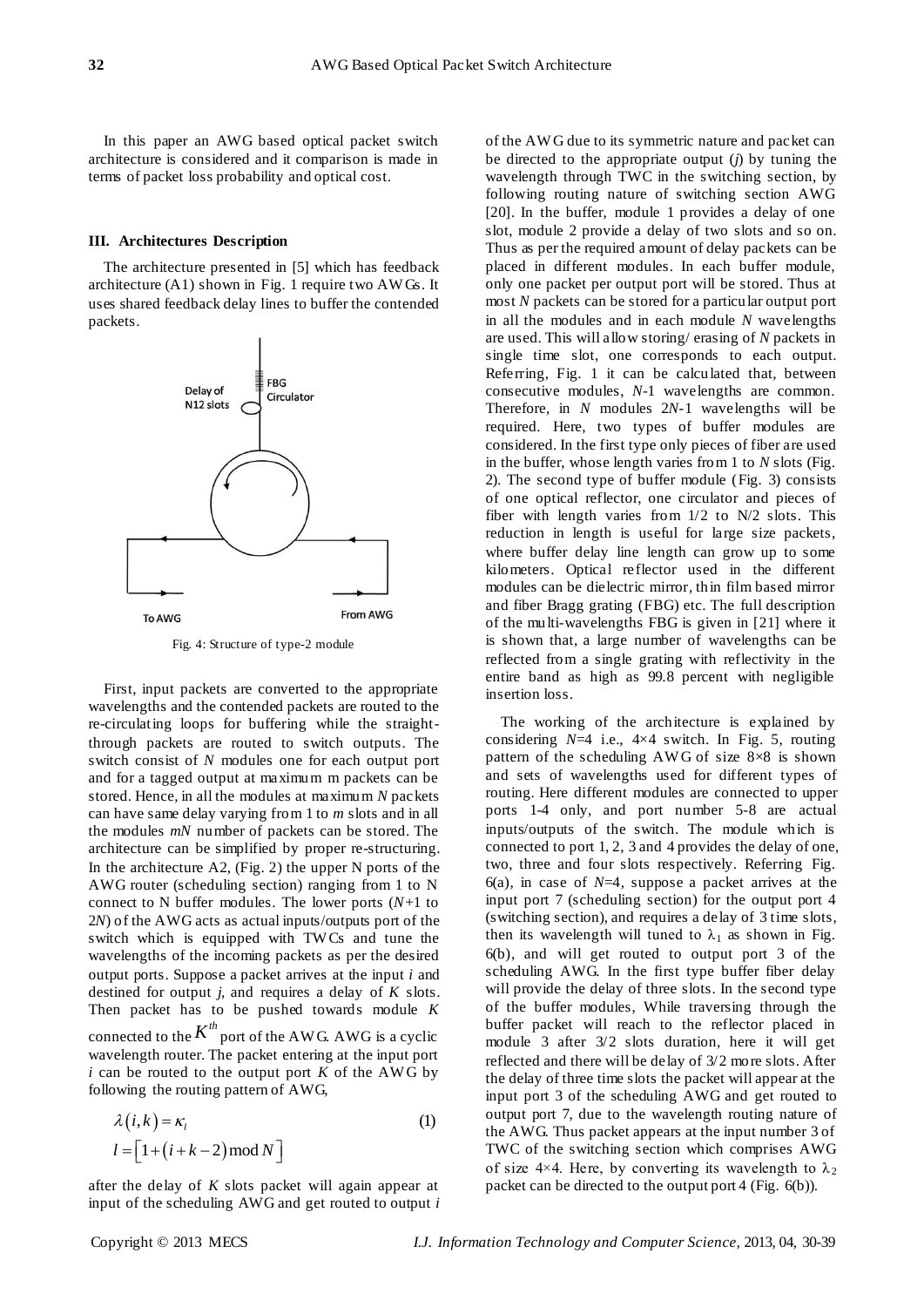

Fig. 5: Routing pattern of 8×8 AWG router (scheduling section)

| Routing<br>Pattern |   | Delay |    |    |    | Routing |         | Out puts |    |    |    |    |
|--------------------|---|-------|----|----|----|---------|---------|----------|----|----|----|----|
|                    |   |       |    | 3  |    |         | Pattern |          | 2  | J  |    |    |
| Inputs             | 5 | ٨6    | ٩ĥ | Λτ | Λ8 |         | Inputs  |          | Л1 | Λэ | V3 | ٨a |
|                    | 6 | ۸g    | Λτ | Λ۹ | Λ1 |         |         | 2        | Λ2 | Λз | Λø | М  |
|                    |   | Λ7    | ۸8 | Λя | Λ2 |         |         | 3        | V3 | Λи | ۸ı | Λ2 |
|                    | 8 | ٨8    | ΛИ | Λэ | ٨з |         |         |          | M  | ۸ı | Λο | Λვ |
| (a)                |   |       |    |    |    |         | (b)     |          |    |    |    |    |

Fig. 6: (a) Schematic of wavelength routing as per the delay (b) Routing pattern of 4×4 AWG router (switching section)

The complete operation of the switch is controlled by a centralized electronic controller as shown in Fig. 7.



Fig. 7: Schematic of the control structure

At the input of the switch a small power is tapped and after O/E conversion fed to the electronic control unit where the route identifier circuit identifies the routes (buffer/direct path). In the next step, write controller decides the tuning wavelengths of the packets by analyzing the buffer status for the different outputs. Then controller sends the appropriate control signal at the right instants to the scheduling and switching TWCs. The header and payload of the packet are separated by guard band as they may be modulated at different bit rates.

### **3.1 Queuing Structure**

In the considered architecture, separate queue is formed for each output; therefore, architecture can be modeled as output queued system. The length of the queue for the each output port will be decided by the number of modules with maximum queue length of *N* packets. The performance evaluation of the output queued system is well described in [22]. In output queued system, very low packet loss probability is attainable and these queues are formed in wavelength domain, hence additional hardware is not required.

#### *3.1.1 Mathematical Model*

In this architecture each output has a separate queue with maximum queue length, equal to *m* slots. The maximum storage capacity of the buffer is *Nm*. This can be modeled by output queue.

In the output queue analysis, [22] [23] a specific queue is considered. The analytical results for this queue are also valid for all other queues as all of them are equivalent to each other. In this model assumes identical Bernoulli process. That is, in any time slot, probability of the arrival of packet on a particular input is *p* and each packet has equal probability 1/*N* of being addressed to any of outputs. Defining a random variable *X* as the number of packet coming for a particular tagged output in a given slot the probability that exactly *q* packets will arrive in a slot is

$$
P_q = \Pr[X = q] = {}^{N}C_q \left(\frac{p}{N}\right)^q \left(1 - \frac{p}{N}\right)^{N-q}
$$
 (2)

where  $q = 0,1$ .............*N*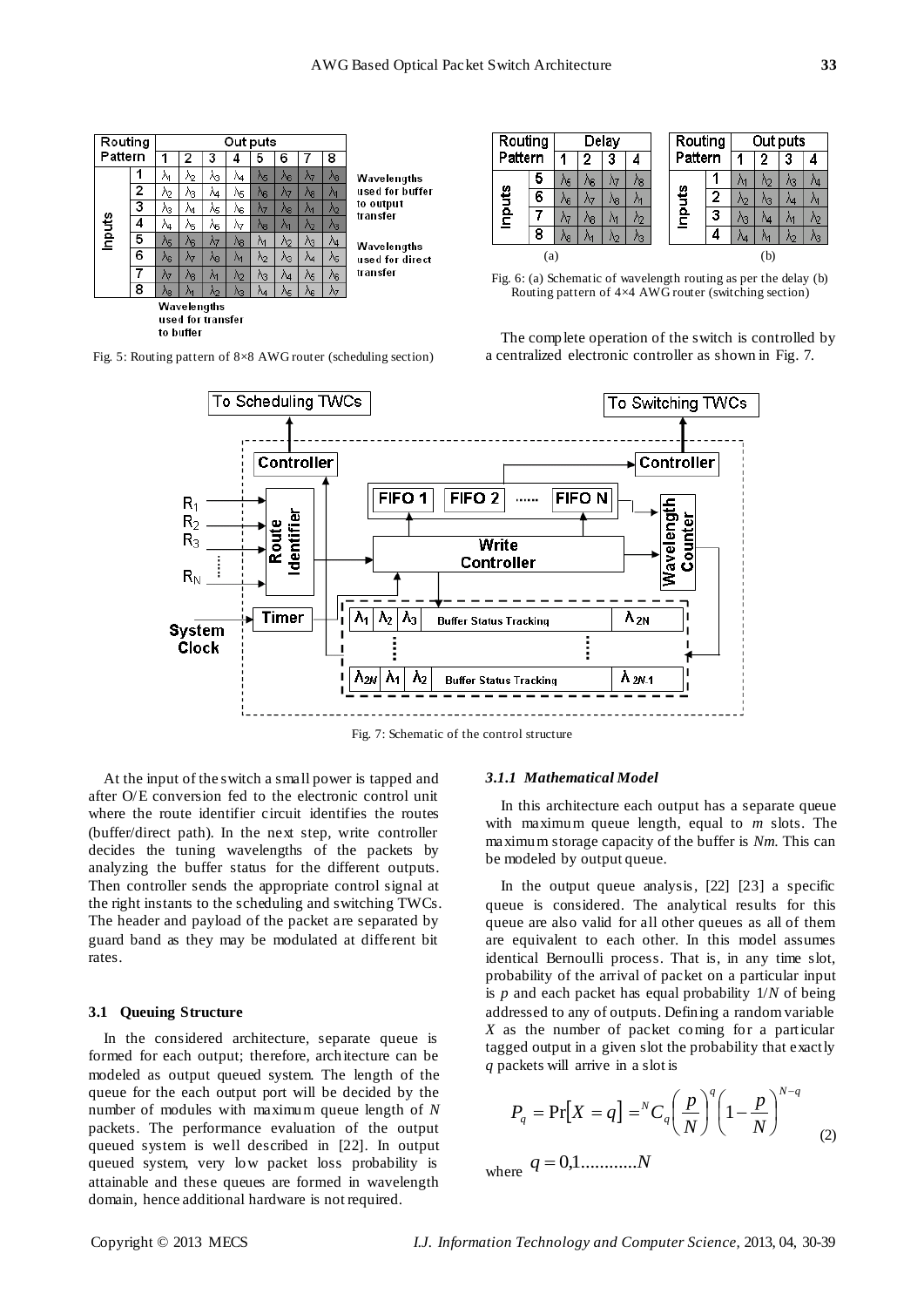Let if  $Q_i$  denote the number of packet in the tagged queue at the end of the  $i^{th}$  time slot and  $X_i$  denotes the number of packets arriving in the  $i<sup>th</sup>$  slot, then

$$
Q_i = \min\{\max(0, Q_{i-1} + X_i - 1), B\}
$$
 (3)

A packet will not be transmitted to the tagged output queue if  $Q_{i-1}=0$  and  $X_i=0$  in slot *i*. If in any time slot  $Q_i$ .

 $1 + X_i - 1 > B$  then  $Q_{i-1} + X_i - 1 - B$ , packets will be lost at the input of the switch.

The markov chain model for the loop buffer is shown in the Fig. 8, and the state transition probability  $P_{ij} = Pr$  $[Q_i = j/Q_{i-1} = i]$  can be written as



Fig. 8: Markov chain model

$$
P_{ij} = \begin{cases} p_0 + p_1 & i = 0, j = 0 \\ p_0 & 1 \le i \le B, j = i - 1 \\ p_{j-i+1} & j - N + 1 \le i \le j - 1, 1 \le j \le B - 1 \\ \sum_{m=j-i+1}^{N} p_m & j = B, 0 \le i \le j \\ 0 & \text{otherwise} \end{cases}
$$

The steady state distribution of the markov chain can be obtained as

$$
\pi P_{ij} = \pi \tag{4}
$$

$$
\text{Where } \quad \pi = \begin{bmatrix} \pi_0 & \pi_1 \pi_2 \pi_3 & \cdots & \cdots & \pi_{\text{B}} \end{bmatrix} \quad \text{is} \quad \text{the}
$$

steady state distribution of the different state. The vector  $\pi$  should satisfy the following condition.

$$
\sum_{i=1}^{k} \pi_i = 1 \tag{5}
$$

If we define normalized throughput  $\rho_0$ , then

$$
\rho_0 = 1 - \pi_0 p_0 \tag{6}
$$

The packet success probability can be obtained by dividing  $\rho_0$  by  $\rho$ . Here  $\rho$  is the offered load. Then packet loss probability can be obtained as

$$
Pr[Packet loss] = 1 - \frac{\rho_0}{\rho}
$$
\n(7)

The performance evaluation of the output queued system is well described in [23] using the same model the results obtained for packet loss probability under random traffic condition is shown in Fig. 9 for a switch of size  $N = 16$  and *m* varying from 2 to 16. It can be visualized from the Fig. even at higher load (0.6) very low packet loss probability  $(10^{-7})$  is attainable.



Fig. 9: Packet loss probability vs. load (Random Traffic) with varying number of buffer module

## **3.2 Bursty Traffic**

In reality, packets arrive in the form of burst, and to observe the performance of the switch under co-related arrivals, the performance of the switch under bursty traffic is evaluated.

As a function of time, the traffic will be composed of bursts of packets destined to the same output port. These bursts are followed by an idle period that can be of length zero, where new burst will be adjacent to the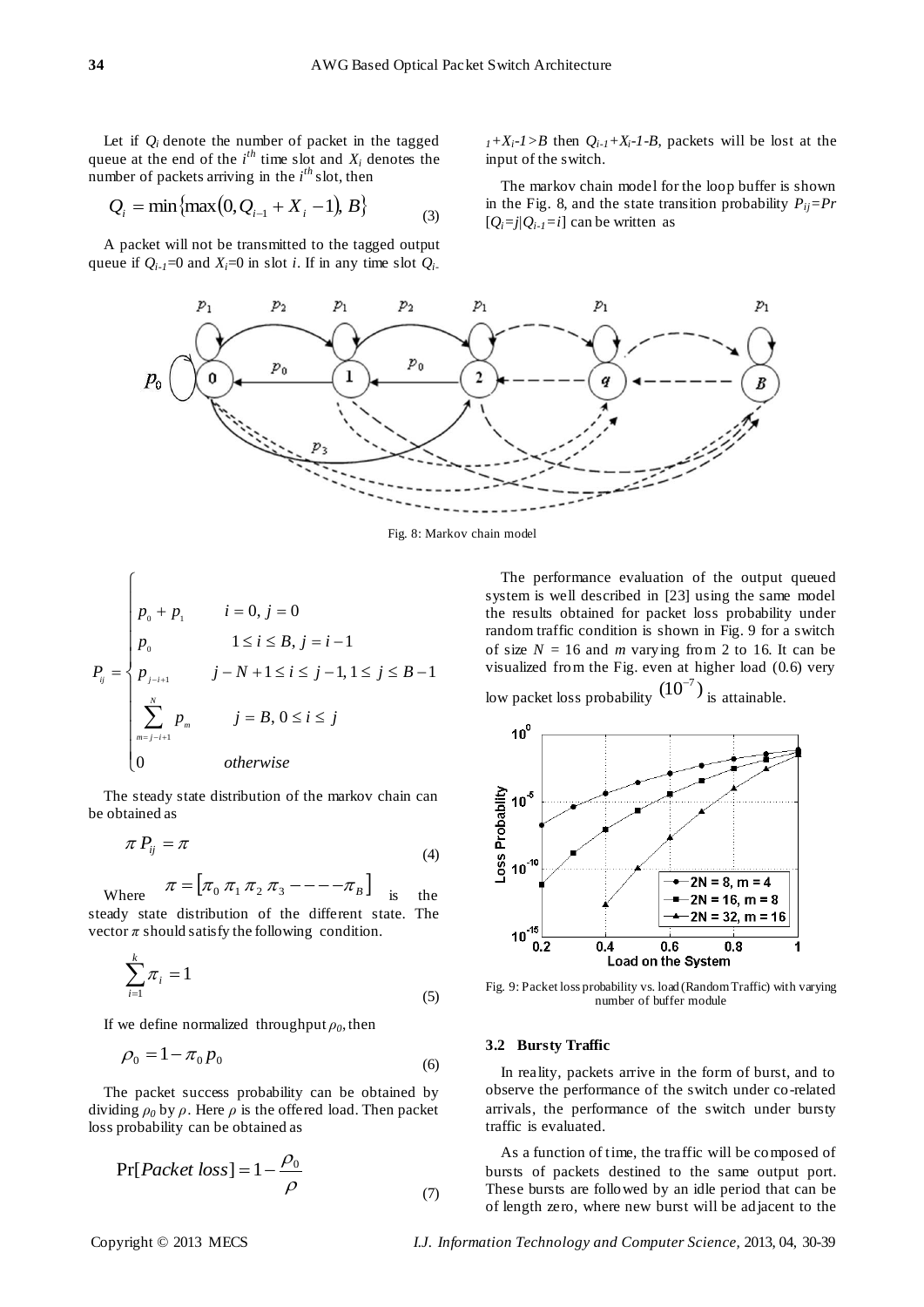older one (Fig. 10). The bursty traffic is characterized by two parameters

- 1) Average offered traffic load  $\rho$ , and
- 2) Average burst length, *BL*.

Time correlation of traffic on each input can be modeled as the Markov chain shown in Fig. 11. The chain is composed of two states: idle state (0) or burst state (*j*). The system will be in the idle state (0) when no packet arrives in the current slot. Also, if no packet will arrive in the next slot with probability  $P_a$  then a new burst will begin with probability  $1-P_a$  and the system



Fig.10: structure of busty traffic



Fig. 11: Markov chain model for Busty traffic

will be transferred to the burst state *j*. In this state, one of the values of output destinations is chosen with equal probability. Being in this bursty state, the next arrival will be either the part of same burst with probability  $P_b$  (i.e., destined to the same output port) or the burst will terminate. The termination of a burst can occur in two ways with certain probability:

- 1) Either a new burst will start for another destination. This transfers the system to state other than the current one. The choice of another destination is equi-probable. The probability of this state will be  $(1-P_b)\times(1-P_a)$ .
- 2) Or, going to the idle state with probability (1-  $P_b$ ) $\times P_a$ .

The steady state equation for this Markov chain can be written in terms of steady state probabilities as,

$$
\begin{pmatrix} P_a & (1-P_b)P_a \\ (1-P_a) & (1-P_a)(1-P_b) + P_b \end{pmatrix} \begin{pmatrix} \pi_0 \\ \pi \end{pmatrix} = \begin{pmatrix} \pi_0 \\ \pi \end{pmatrix}
$$
 (8)

Here,  $\pi$  is the steady state probability of the system being in any one of state *j* i.e.,  $\pi = \sum \pi_i$  and  $1 \le j \le N$ . Further using the property that summation of all the state probabilities is equal to unity,

$$
\pi_0 + \pi = 1 \tag{9}
$$

Solving (8) and (9), we will get the steady state probabilities in terms of  $P_a$  and  $P_b$ .

$$
\pi_0 = \frac{P_a (1 - P_b)}{1 - P_a P_b} \qquad \pi = \frac{(1 - P_a)}{1 - P_a P_b}
$$
\n(10)

The average offered traffic load  $(\rho)$  will be a fraction of time the system is not in the idle state i.e.,

$$
\rho = 1 - \pi_0 = \frac{1 - P_a}{1 - P_a P_b} \tag{11}
$$

The probability of a burst of length *k* is

$$
Pr(k) = (1 - P_b)P_b^{k-1}, \quad k \ge 1
$$
 (12)

Hence the average burst length is

$$
BL = \sum_{k=1}^{\infty} k \Pr(k) = \frac{1}{1 - P_b}
$$
 (13)

Considering some fix value of  $\rho$  and *BL* in (11) and (12) respectively, the value of  $P_a$  and  $P_b$  can be calculated and it will be used to simulate the performance of the above mentioned switch architectures under bursty traffic conditions.



Fig. 12: Packet loss probability vs. Load (Busty Traffic)

The packet loss probability performance of the switch under the bursty traffic conditions while considering burst length (BL) is equal to two and switch size  $N = 8$ with varying number of modules in shown in Fig. 12. It can be observed from the Fig. packet loss probability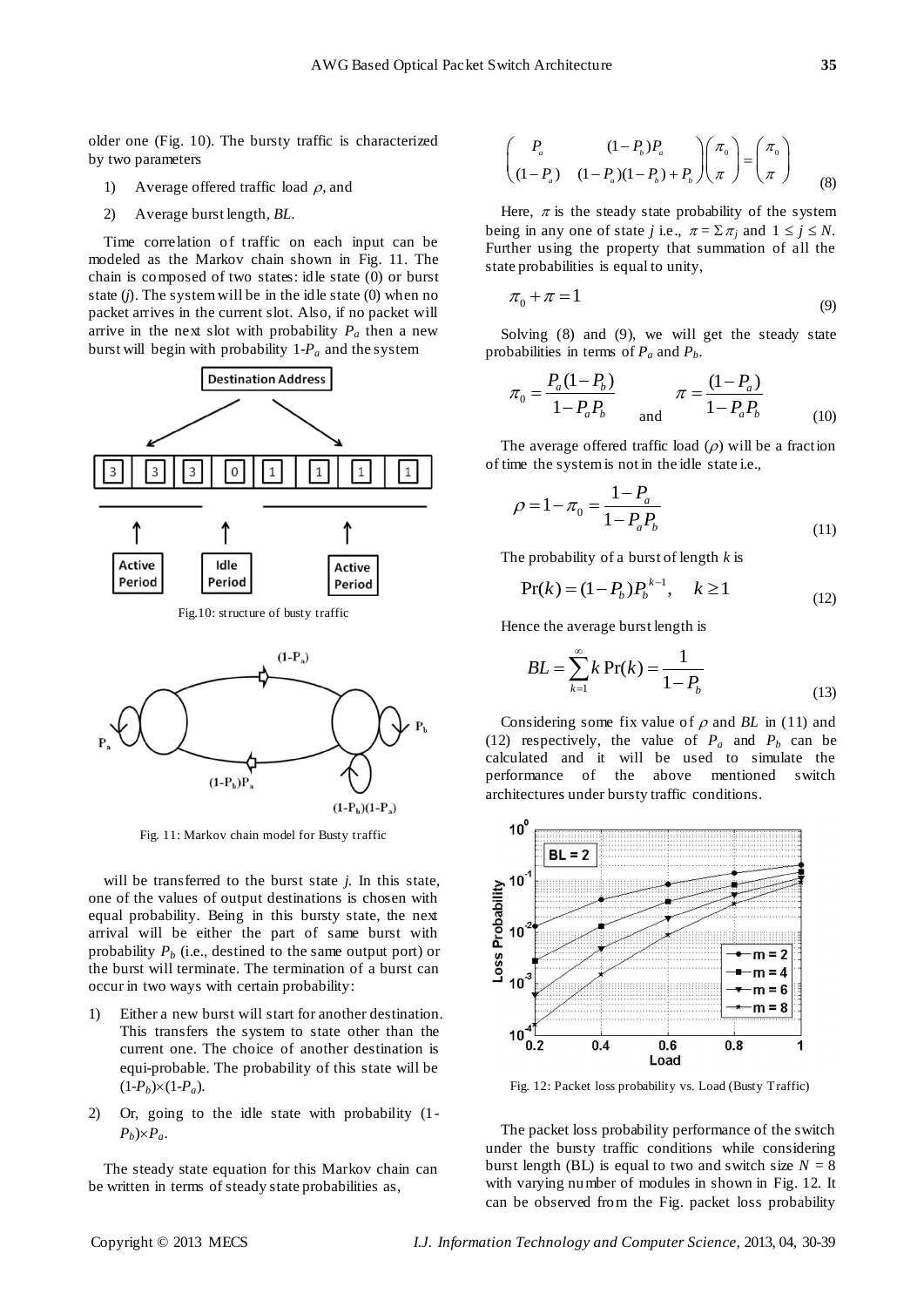improves with number of modules, even under the bursty traffic conditions the packet loss probability is under acceptable limit.

## **IV. Comparative Study**

In architecture A1 Along with this control algorithm for the switch is very complex. Controlling will required at three places i.e., input TWCs and two buffer TWCs. In the architecture A2, structure and the routing algorithm is very simple, physical loss of the buffer is negligible and control will only be required only at the input and output of the scheduling AWG. The unique feature of the architecture is that no controlling is required inside the buffer and using WDM a large number of packets can be stored in a single strand of fiber. The only advantage of the architecture A1 is that it is re-circulating in nature, but the re-circulation is only possible when,

- 1) no incoming packet will contend with buffered packet for the same TWC placed before AWG in single time slot (TWC before buffer AW G would be free)
- 2) No buffered packet tries to leave the buffer AW G in same time slot (TW C after buffer AW G would be free). Therefore, re-circulation operation is only possible when both the buffer TWCs are free. This problem in [5] is defined as exit time contention and they also modeled the switch for the tagged output queue system and derived a probabilistic expression for no exist time contention. In our opinion, under low loading condition, this re circulating feature will not be required and at higher load above stated conditions (1-2) cannot be avoided. Therefore, the re-circulating nature will add to the control algorithm complexity without gaining too much. In the architecture A2 we can get rid of *N* TWCs, which are costly component still packet loss probability will remain nearly same.

## **4.1 Cost Analysis**

The optical cost measure is considered as parametric estimate of cost, scalability and hardware requirements. The methodology and optical cost of various components follows form [24] where optical cost of the different components is obtained by counting fiber to chip coupling (FCC). But the cost of TWCs is considered to be 4 as FCC does not include the wavelength conversion range. To incorporate the effect of wavelength conversion a generalized cost model is proposed in [25] where the cost of the TWCs is given by the expression

the expression  

$$
C_{TWC} = ad^b
$$
 (14)

Here, *a* is normalization constant and *d* is the conversion range and  $0.5 \le b \le 5.0$ . The optical cost

of the architecture A1 can be given as  
\n
$$
C_{A1} = NC_{TWC}^{in} + C_{AWG} + C_{WWC} + N\left[C_{TWC}^{b} + C_{AWC}^{a} + C_{TWC2}^{b}\right]
$$
\n(15)

Substituting the cost values of different components, we get

we get  
\n
$$
C_{A1} = N(2N-1)^{b} + 4N
$$
\n
$$
+ N\left[ (N+m-1)^{b} + (2N-1)^{b} + 2(N+m) \right]
$$
\n
$$
C_{A1} = N\left[ (N+m-1)^{b} + (2N-1)^{b} + 6 \right] + 2m
$$
\n(16)

and for  $N = m$  the cost of the architecture A1 will be given by

n by  

$$
C_{A1} = N \left[ 3(2N-1)^{b} + 8 \right]
$$
 (17)

Similarly the cost of architecture A2 will be given by  

$$
C_{A2} = NC_{TWC}^{sc} + NC_{AWC}^{sc} + NC_{TWC}^{sw} + NC_{AWC}^{sw}
$$
 (18)

After inserting cost values we get,  
\n
$$
C_{A1} = N \left[ \left( 2N - 1 \right)^b + \left( N - 1 \right)^b + 6 \right] \tag{19}
$$



Fig. 13: Total Cost vs. b Parameter

In Fig. 13, cost of both the architectures is compared in term of Fiber-to-Chip Coupling (FCC) unit. Here, the cost of the optical fiber is neglected in both the architectures, considering  $N = 32$  and  $b = 1$  the cost values of architecture A1 and A2 will be 6304 and 3200 FCC units. Hence, in the architecture A2 cost of the architecture is reduced by 49.2 percent. Similarly for *b*  $= 0.5$  the cost of architecture A1 is 1018 and that of architecture A2 is 624 and hence cost reduction is 39 percent. Therefore, cost analysis suggest that addition of few more fiber delay lines is better option rather than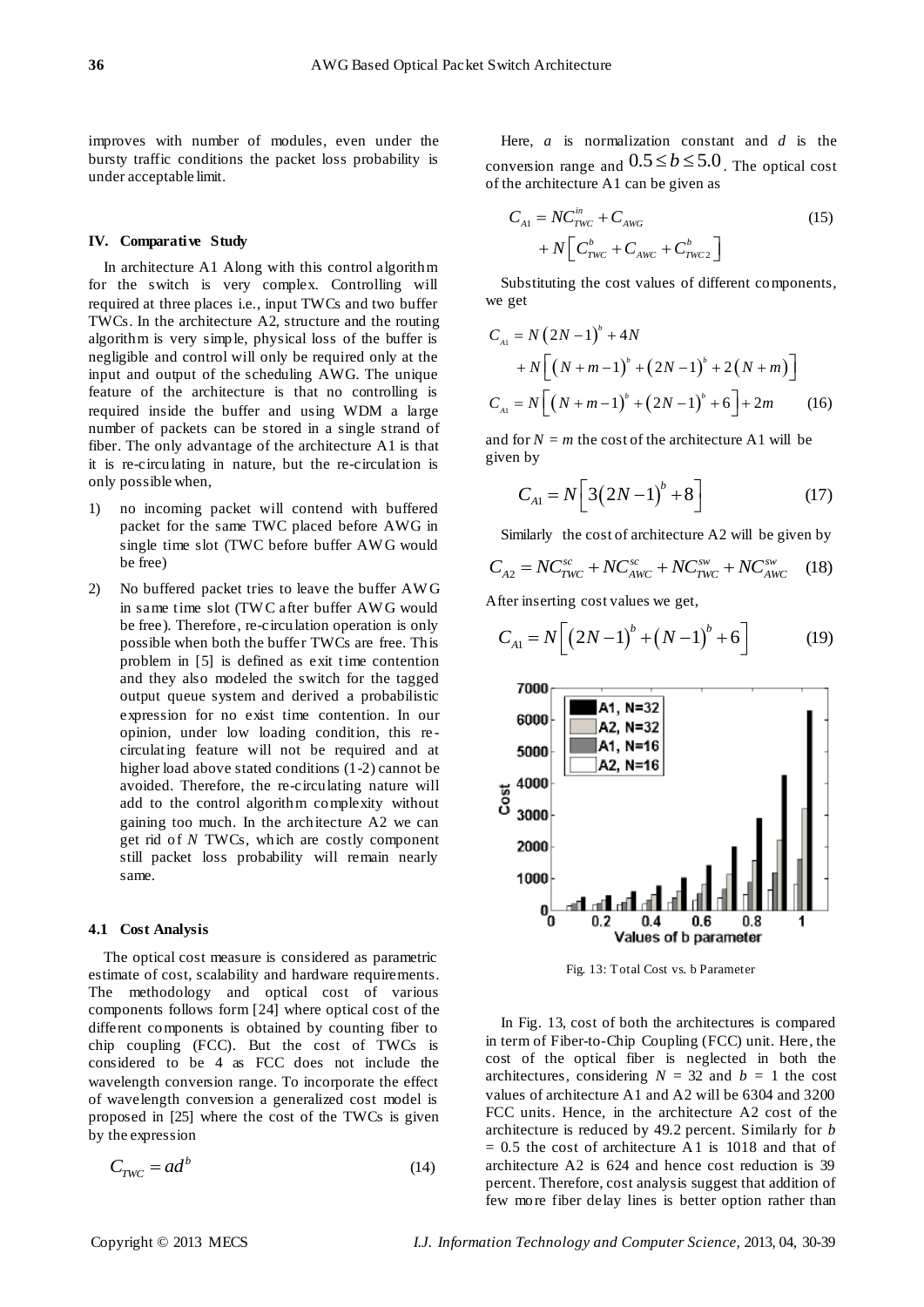achieving re-circulating nature through buffer TWCs (Architecture A1) under the assumption of no exit time contention.

#### **V. Placement of the Switch in Network**

Referring the Fig. 3, the switches will be placed in the backbone networks, where multiplexed data traverses from one node to other. As multiplexed data will arrive at the switch input, it should be first demultiplexed, however, as the data can arrive at any wavelength range, splitter should be used at the input, and combiner at the switch output. The modified architecture is shown in Fig. 14.



Fig. 14: Schematic of the modified architecture



Fig. 15: Schematic of the combiner with dropping to client n/w

The use of combiner also allow us to drop the data at a particular switch and from where, it can be routed to client network (n/w) (Fig. 15).

#### **5.1 The Loss Analysis**

As splitter and combiner are lossy device, i.e., their insertion loss is large as compared to other devices. Therefore, the overall loss of the switch increases, and hence when data traverse through the switch suffers from severe switch loss. The loss of the switch can be calculated as

$$
L(S) = Lsplitter + LTWC + LSCAWG
$$

$$
+ LTWC + LSWAWG + Lcombine
$$

where,  $L_i$  is the loss of the (*i*=type) device. Considering for example a  $4 \times 4$  switch, the total loss is given by<br> $L(S) = 6 + 2 + 3 + 2 + 1.5 + 6 = 20.5 dB$ 

$$
L(S) = 6 + 2 + 3 + 2 + 1.5 + 6 = 20.5
$$
dB

In the above calculation it must be remembered that the size of scheduling AWG is  $8 \times 8$ . Hence if data pass through the switch it will suffer a loss of 20.5 dB, which is huge loss. Therefore, it is required to compensate such a huge loss with an optical amplifier like EDFA (Erbium doped fiber amplifier).

If EDFA is placed inside the switch, in such a case EDFA will be placed in each branch of the (scheduling/switching) port or placed in the each module of the buffer. But such arrangement will be a loss of hardware and cost, as only one amplifier can amplify more than one signal simultaneously. Hence, it is advisable that the amplifiers should be placed in the n/w between two cascaded switches as for example the placement of the amplifier is shown in Fig. 16.

In the further study, the power budget analysis of the switch will be performed that will lead to the scalability analysis of the switch. Thereafter, the performance of the ring network with four such switches will be done while considering the noise of the EDFA, and further more exact results of packet loss probability by doing corss-layer optimization will be evaluated.



Fig. 16: Placement of Amplifier in Ring Network

## **VI. Conclusions**

In this paper, optical packet switch architecture is discussed, which is realized using components like optical reflectors, tunable wavelength convertor (TWC), arrayed waveguide grating (AW G) and pieces of fiber. This architecture uses routing pattern of AW G, and its symmetric nature, to simplify switch operation significantly. In the presented architecture, large number of packets can be stored in a single fiber delay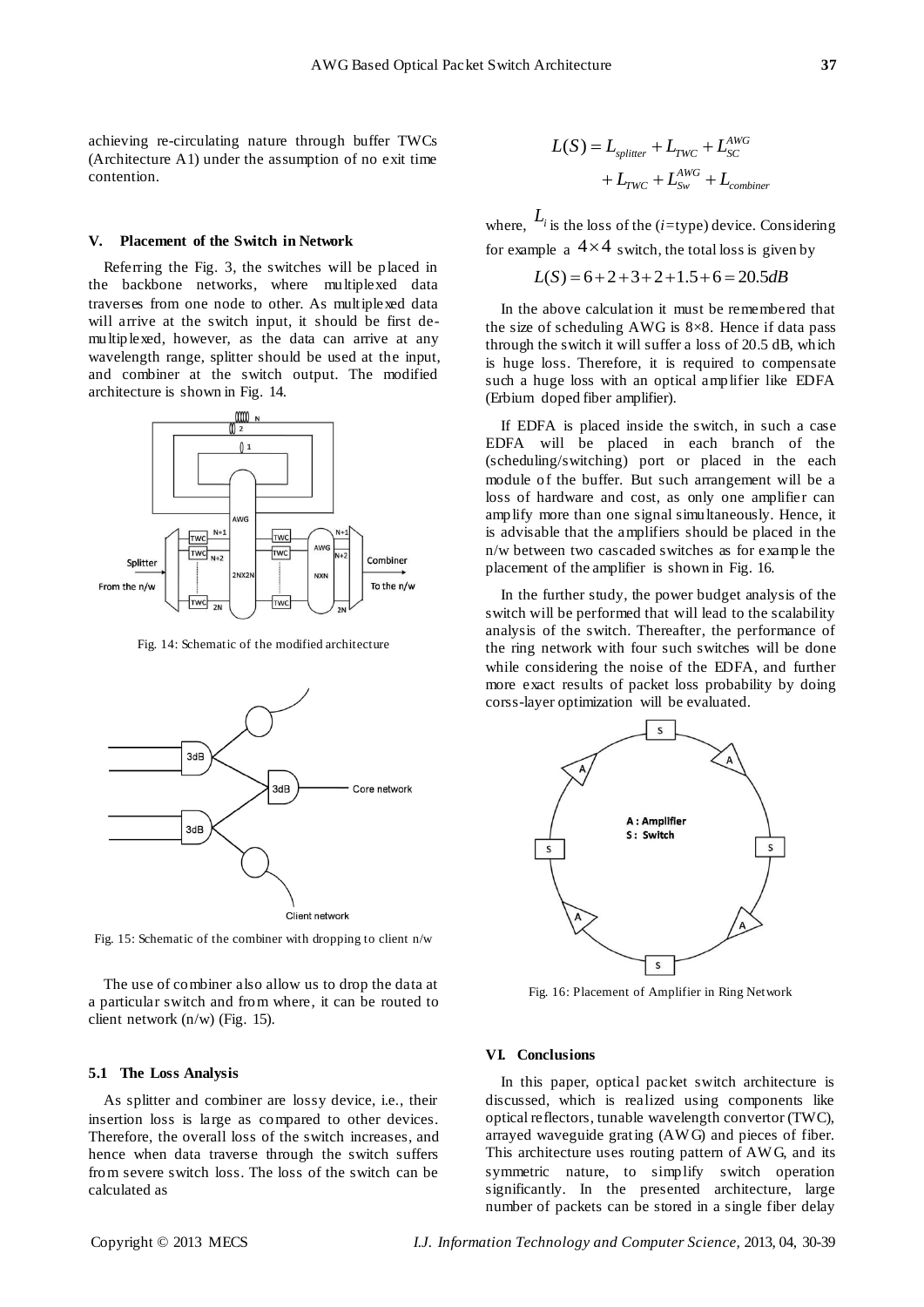line and in the buffer, controlling of the packets is not required. Finally, modifications in the architecture are suggested that will enable its placement in optical network.

## **Reference**

- [1] R. S. Tucker and W. D. Zhong., "Photonic packet switching: an overview," IEICE Trans. Commun., vol. E82 B, no.2, pp. 254-264, Feb. 1999.
- [2] R. K. Singh, R. Srivastava and Y. N. Singh, "Wavelength division multiplexed loop buffer memory based optical packet switch,' Optical and Quantum Electronics, vol. 39, no. 1, pp. 15-34, Jan. 2007.
- [3] A. Pattavina, "Multi-wavelength switching in IP optical nodes adopting different buffering strategies," Optical Switching and Networking, vol. 1, no. 1, pp. 65-75, Jan. 2005.
- [4] D. K. Hunter, M. H. M. Nizam, M. C. Chia, I. Andonovic, K. M. Guild, A. Tzanakaki, M. J. O'Mahony, L. D. Bainbridge, M. F. C. Stephens, R. V. Penty and I. H. White, "WASPNET: A wavelength switched packet network," IEEE Commun. Magazine, vol. 37, no. 3, pp. 120-129, Mar. 1999.
- [5] M. C. Chia, D. K. Hunter, I. Andonovic, P. Ball, I. Wright, S. P. Ferguson,K. M. guild and M. J. O'Mahony, "Packet loss and delay performance of feedback and feed-forward arrayed-waveguide gratings-based optical packet switch with WDM inputs-outputs," J. Lightw.Technol., vol. 19, no. 9, pp. 1241 -1254, Sep. 2001.
- [6] R. Srivastava, R. K. Singh and Y. N. Singh, "Design Analysis of Optical Loop Memory," J. Lightw. Technol. vol.27, no. 21, pp.4821-4831, Nov.2009.
- [7] W. D. Zhong and R. S. Tucker, "A wavelength routing based photonic packet buffer and its application in photonic packet switching systems," *J. Lightw. Technol*., Vol. 16, No. 8, pp. 1737-1745, Oct. 1998.
- [8] K. Sasayama, et.al., "FRONTIERNET: Frequency routing type time division interconnection network," *J. Lightw. Technol.*, Vol. 15, No. 10, pp. 417-429, Mar. 1997.
- [9] Y. Shmimazu and M. Tsukada,"Ultrafast photonic ATM switch with optical output buffers," J. Lightw. Technol., Vol. 10, pp. 265-272, Feb. 1992.
- [10] G. Bendelli, et.al., "Photonic ATM switch based on multi-wavelength fiber loop buffer," *OFC'95*, Vol.8, pp.141-142, Feb.1995.
- [11] R. Srivastava, R. K. Singh and Y. N. Singh, "Optical loop memory for photonic switching

application," *OSA J. of Optical Networking*, vol. 6 pp. 341-348, Apr 2007.

- [12] N. Verma, R. Srivastava and Y. N. Singh, " Novel design modification proposal for all optical fiber loop buffer switch," in *2002 Proc. Photonics Conf.*, p. 181.
- [13] Y. N. Singh, A. Kushwaha and S. K. Bose, "Exact and approximate modeling of an FLBM-based all optical packet switch," *IEEE J. of Lightw. Technol.*, vol. 21, pp. 719-726, Mar. 2003.
- [14] F.S.Choa, *et.al.*, "An optical packet switch based on WDM technologies," *IEEE J. of Lightw. Technol.*, vol. 23, pp. 994-1013, Mar. 2005.
- [15] H. Nakazima, "Photonic ATM switch based on a multi wavelength fiber loop buffer," *CSELT tech. Rep*. Vol. 23**,** pp. 331-335, 1995.
- [16] R. Srivastava, R. K. Singh and Y. N. Singh, "Regenerator based optical loop memory," In Proceedings IEEE TENCON Region 10 Conference, Taiwan, ROC, 2007, paper no.WeOE- $O2.3$
- [17] R. Takabashi, et.al., "Photonic random access memory for 40- Gbps 16-b burst optical packets," *IEEE Photon Technol. Lett*. Vol.16, No. 4, pp. 1185-1187, Apr. 2004.
- [18] C. M. Gauger, et.al, "Optimized combination of converter pools and FDL buffers for contention resolutions in optical burst switching," *Photonic Netw. Commun*. Vol. 9, No. 2, pp. 139-148, Sep. 2004.
- [19] C. Guillernot et.al., "Transparent optical packet switching: the European ACTS KEOPS project approach," *J. Lightw. Technol.* Vol. 16, No. 12, pp. 2117-2134, Dec.1998.
- [20] R. Srivastava, R. K. Singh and Y. N. Singh, "All optical reflectors based WDM Optical Packet Switch," Indian Patent office, patent application no. 2707/DEL/2007 (patent filed).
- [21] Q. Wu, P. L. Chu and H. P. Chan, " General design approach to multichannel fiber Bragg grating," J. Lightw. Technol., vol. 24, no.3, pp. 1571- 1580, Mar. 2006.
- [22] M. J. Karol, M. G. Hluchyj, and S. P. Morgan, "Input versus output queuing on a space-division packet switch," IEEE Trans of commun., 35, 1347- 1356 (1987).
- [23] M. G. Hluchyj, and M. J. Karol, "Queuing in high performance packet switching," IEEE J. sel. areas commun*.* **6***.* 1587-1597 (1988).
- [24] R. V. Caenegem, "From IP over WDM to alloptical packet switching: economical view," J. Lightw. Technol., vol. 24, no. 4, pp. 1638-1645, Apr. 2006.